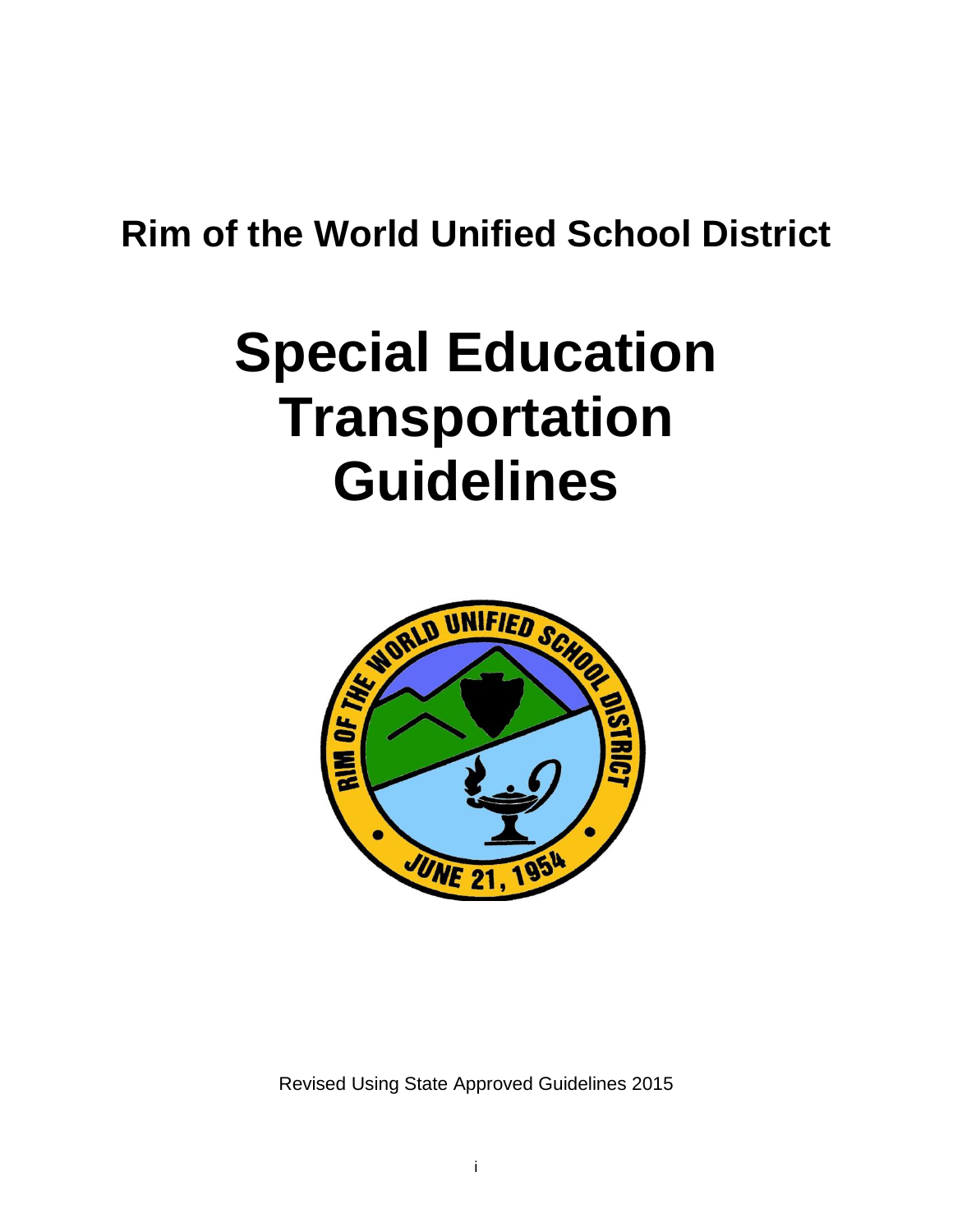#### *Special Education Transportation Guidelines*

#### *TABLE OF CONTENTS*

| А.<br>В.<br>C.<br>D.<br>Ε.<br>F.<br>Length of School Day, Related Services, Extracurricular Events5<br>G.<br>IV.<br>А.<br>В.<br>$C_{\cdot}$<br>D.<br>Е.<br>V. | $\mathsf{L}$<br>ΙΙ. |    |  |  |  |
|---------------------------------------------------------------------------------------------------------------------------------------------------------------|---------------------|----|--|--|--|
|                                                                                                                                                               |                     |    |  |  |  |
|                                                                                                                                                               |                     |    |  |  |  |
|                                                                                                                                                               |                     |    |  |  |  |
|                                                                                                                                                               |                     |    |  |  |  |
|                                                                                                                                                               |                     |    |  |  |  |
|                                                                                                                                                               |                     |    |  |  |  |
|                                                                                                                                                               |                     |    |  |  |  |
|                                                                                                                                                               |                     |    |  |  |  |
|                                                                                                                                                               |                     |    |  |  |  |
|                                                                                                                                                               |                     |    |  |  |  |
|                                                                                                                                                               |                     |    |  |  |  |
|                                                                                                                                                               |                     |    |  |  |  |
|                                                                                                                                                               |                     |    |  |  |  |
|                                                                                                                                                               |                     |    |  |  |  |
|                                                                                                                                                               |                     |    |  |  |  |
|                                                                                                                                                               |                     | F. |  |  |  |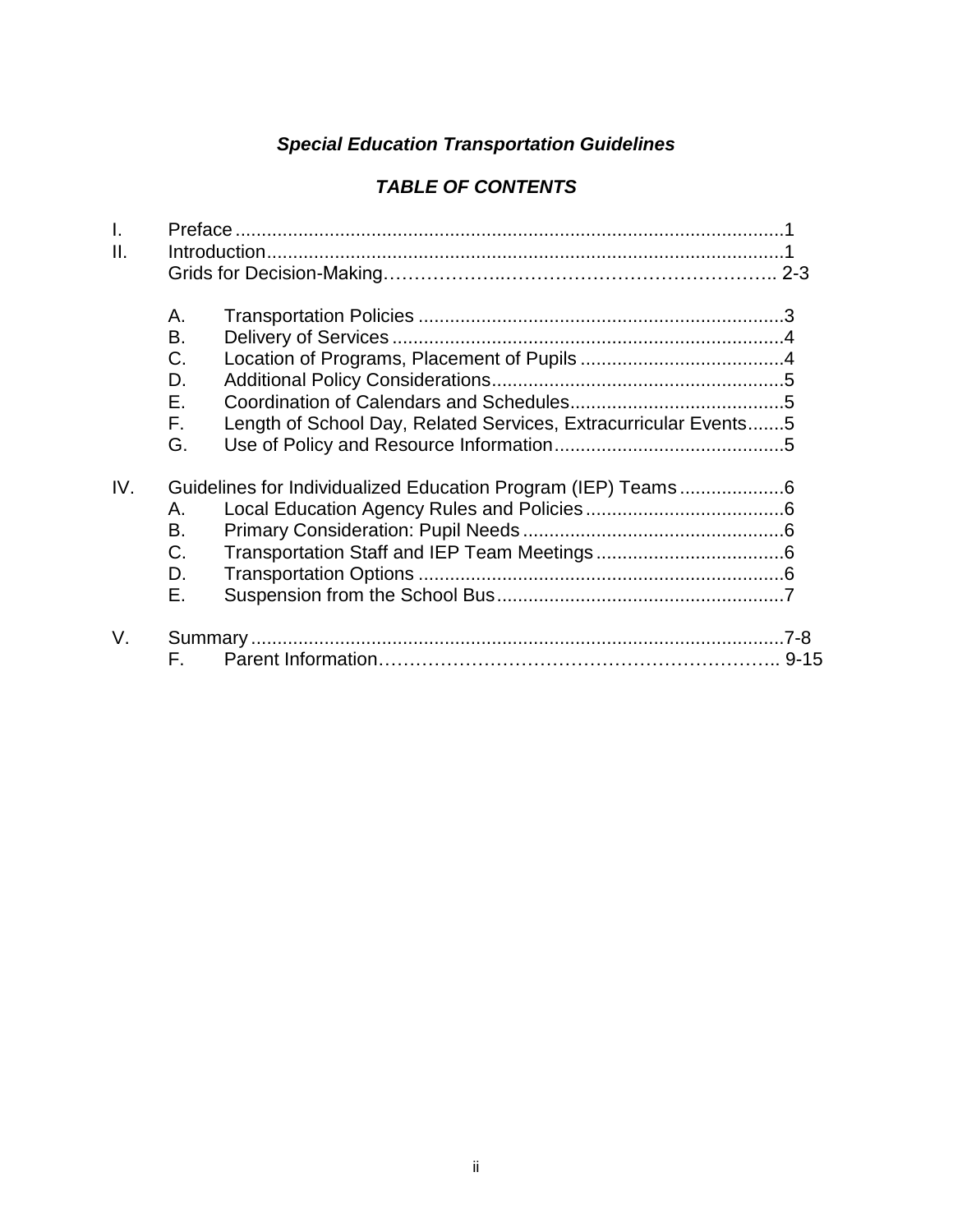### Rim of the World Unified School District

## **Special Education Transportation Guidelines**

#### **Preface**

The following guidelines are derived from the Special Education Transportation Guidelines developed by California Department of Education in response to EC Section 41851.2 which required the state Superintendent of Public Instruction (SSPI) to develop special education transportation guidelines for use by individualized education program (IEP) teams that clarify when special education transportation services are required. In addition, appendices have been added to provide samples for local education agencies (LEAs) developing procedures.

The guidelines should be utilized to plan and implement transportation services to pupils that require this service to benefit from special education instruction and/or related services. They are applicable to all individuals with exceptional needs enrolled in school programs birth to age 22.

#### **Introduction**

EC section 56040 states: "Every individual with exceptional needs, who is eligible to receive educational instruction, related services or both under this part shall receive such educational instruction, services, or both, at no cost to his or her parents or, as appropriate, to him or her." Special education transportation is defined as a related service in the federal regulation (34 CFR. Section 300.24). Transportation is required to be provided if it is necessary for the student to benefit from special education instruction. In addition, as required for any special education program, the service must be provided to meet the criteria for a free, appropriate public education (FAPE).

*FAPE: A free appropriate public education is provided at no cost to parents. School districts must allow parents to review and examine records, participate in IEP meetings and have access to complaint procedures. Parents must be given notice of any proposed changes to their child's placement or program.*

*Sometime parents demand that the district provide their child with the latest gadget, service or even a private aide.* 

*However, the law states that a school district is NOT required to provide the BEST possible educational program, only one that meets the unique needs of the child and demonstrates educational benefit. (Rowley Decision)*

EC Section 56441.14 states: "Criteria and options for meeting the special education transportation needs of individuals with exceptional needs between the ages of three and five, inclusive, shall be included in the local transportation policy."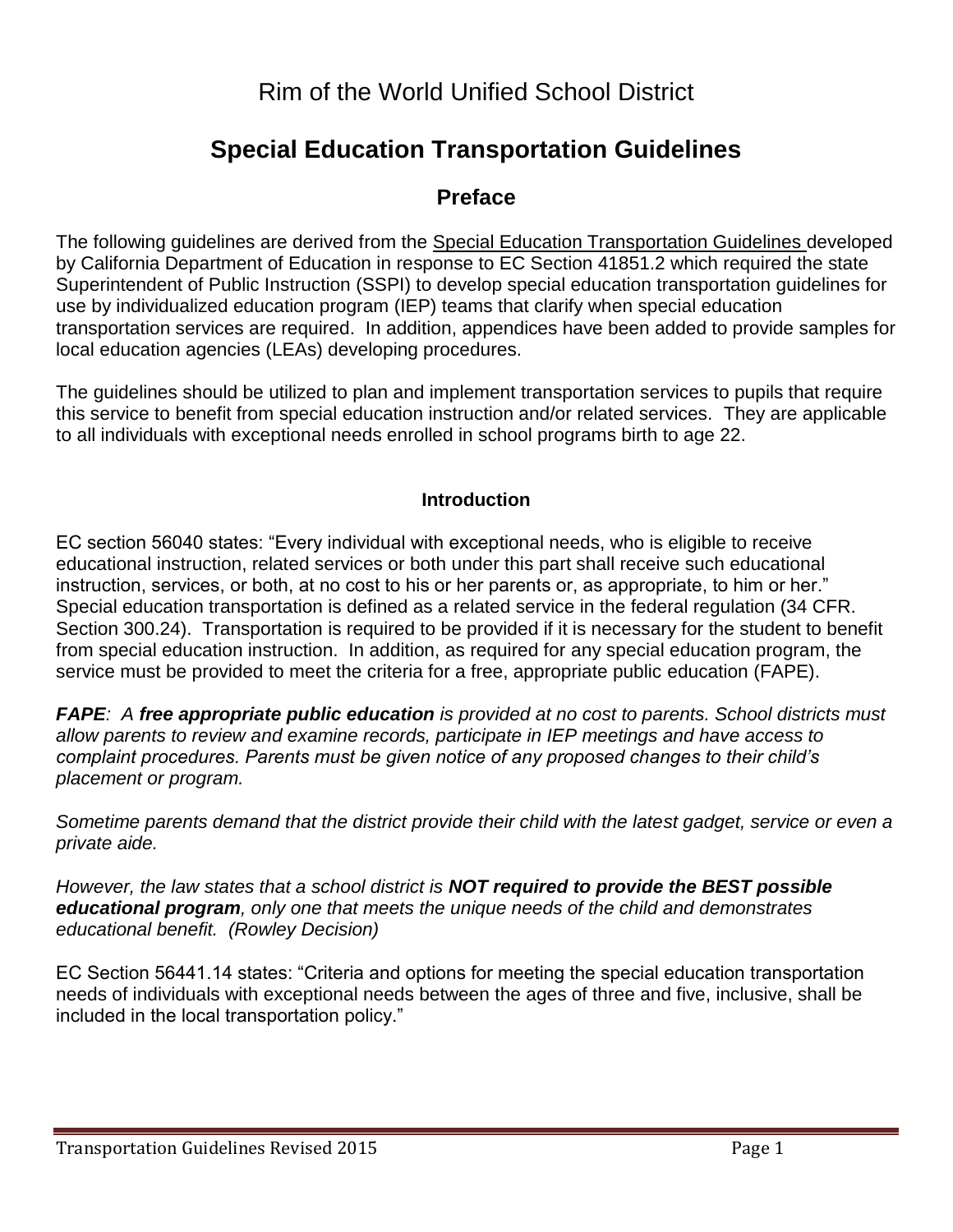#### **When deciding on transportation services you must consider FAPE and Educational Benefit. Transportation is part of the IEP as a service IF and only IF, this service is FAPE and provides Educational Benefit. As with any other service, this must be explained in the comments page.**

#### **RIMSD definition:**

Special Education Transportation referencing the small yellow bus (subdivision d)

- EC Section 41850(d) defines "special education transportation" as the transportation of:
	- severely disabled special day class pupils, and
	- orthopedically impaired pupils who require a vehicle with a wheelchair lift,
	- received transportation in the prior fiscal year, as specified in their individualized education program.

#### **Use this structure to assist in the decision-making for Special Education Transportation**

| <b>Questions:</b>                                                          |            |  |
|----------------------------------------------------------------------------|------------|--|
| Is the student severely disabled?                                          | <b>YES</b> |  |
| Is the student orthopedically impaired who requires a vehicle with a       |            |  |
| wheelchair lift?                                                           |            |  |
| Did the student have special education transportation on the previous IEP? | <b>YES</b> |  |

Questions 1, 2 and 3 must have a "YES" answer to receive Special Education transportation. If not, then the student is not eligible for special education transportation.

#### **RIMSD definition:**

Home-to-School Transportation Services – Large yellow bus

EC Section 41850(b) "home-to-school transportation services" includes all of the following:

- The transportation of pupils between their homes and the regular full-time day school they attend, as provided by a school district or county superintendent of schools.
- The payment of moneys by a school district or county superintendent of schools to parents or guardians of pupils made in lieu of providing for the transportation of pupils between their homes and the regular full-time day schools they attend
- The transportation of pupils between the regular full-time day schools they would attend and the regular full-time occupational training classes they attend, as provided by a regional occupational center or program
- The transportation of individuals with exceptional needs as specified in their individualized education programs, who do not receive "special education transportation" as defined in subdivision (d), see above, will receive "home-to-school transportation services"
- Examples that IEP teams may consider under EC 41850(b) (Home-to-School Transportation Services) include:
	- Pupils with orthopedic disabilities who do not use wheelchairs or require lifts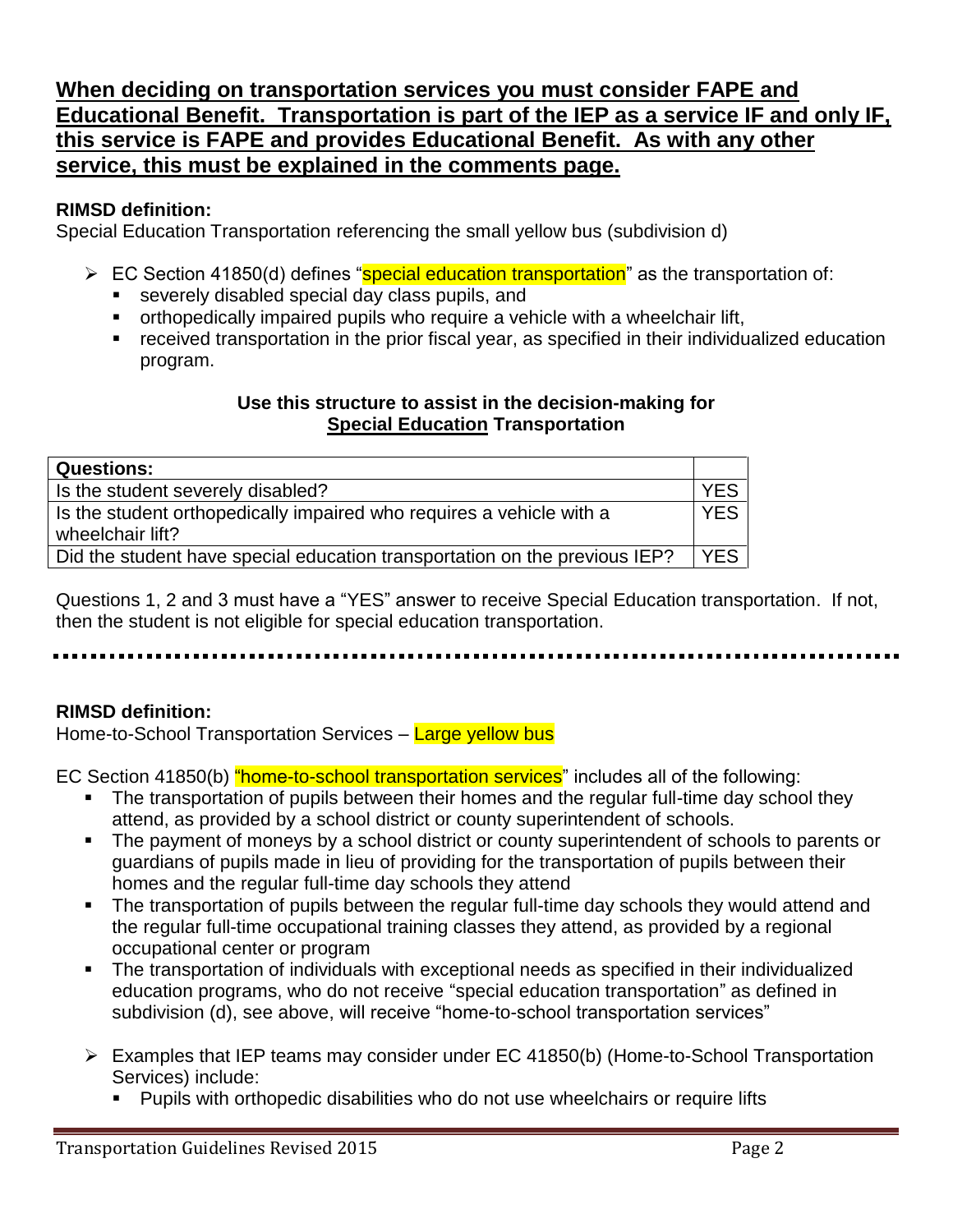- Students beginning special education who did not receive transportation under an IEP in the prior fiscal year
- Pupils with other health impairment, learning disabilities or other cognitive disabilities
- **Pupils who live beyond reasonable distance to their school and would not, without** transportation, have access to appropriate special education instruction and related services at no cost

#### **Use this structure to assist in the decision-making for Home-to-School Transportation Services**

| <b>Questions:</b>                                                           |            |  |
|-----------------------------------------------------------------------------|------------|--|
| Does the student with an orthopedic disability use a wheel chair or require |            |  |
| a lift?                                                                     |            |  |
| Did the new enrollee in special education receive transportation under an   | <b>NO</b>  |  |
| IEP in the prior school year?                                               |            |  |
| Does the student have a learning disability, other health impairments or    | <b>YES</b> |  |
| other cognitive disabilities?                                               |            |  |
| Does the student live beyond reasonable distance to their school and        | YES        |  |
| would not, without transportation, have access to appropriate special       |            |  |
| education instruction and related services?                                 |            |  |

**If questions 1 and 2 are answered "NO" and questions 3 and 4 are answered "YES". This student is eligible for Home-to-School Transportation.**

#### **Recommendations and Considerations by the Responsible Party**

It is recommended that all LEAs and County Offices of Education that provide any special education transportation take the following issues and concepts under consideration to assist with preparation for organizing a transportation system and providing services that will allow for students' placement in the least restrictive environment while also allowing for the most cost-effective special education transportation system.

#### **Transportation Policies**

Each LEA providing special education is required to adopt policies for the program and services it operates, consistent with EC Section 56195.8(b)(5) which states:

*"Transportation, where appropriate, which describes how special education transportation is coordinated with regular home-to-school transportation. The policy shall set forth criteria for meeting the transportation needs of special education pupils. The policy shall include procedures to ensure compatibility between mobile seating devices, when used, and the securement systems required by Federal Motor Vehicle Safety Standard No. 222 (49 C.F.R. 571.222) and to ensure that school bus drivers are trained in the proper installation of mobile seating devices in the securement systems".*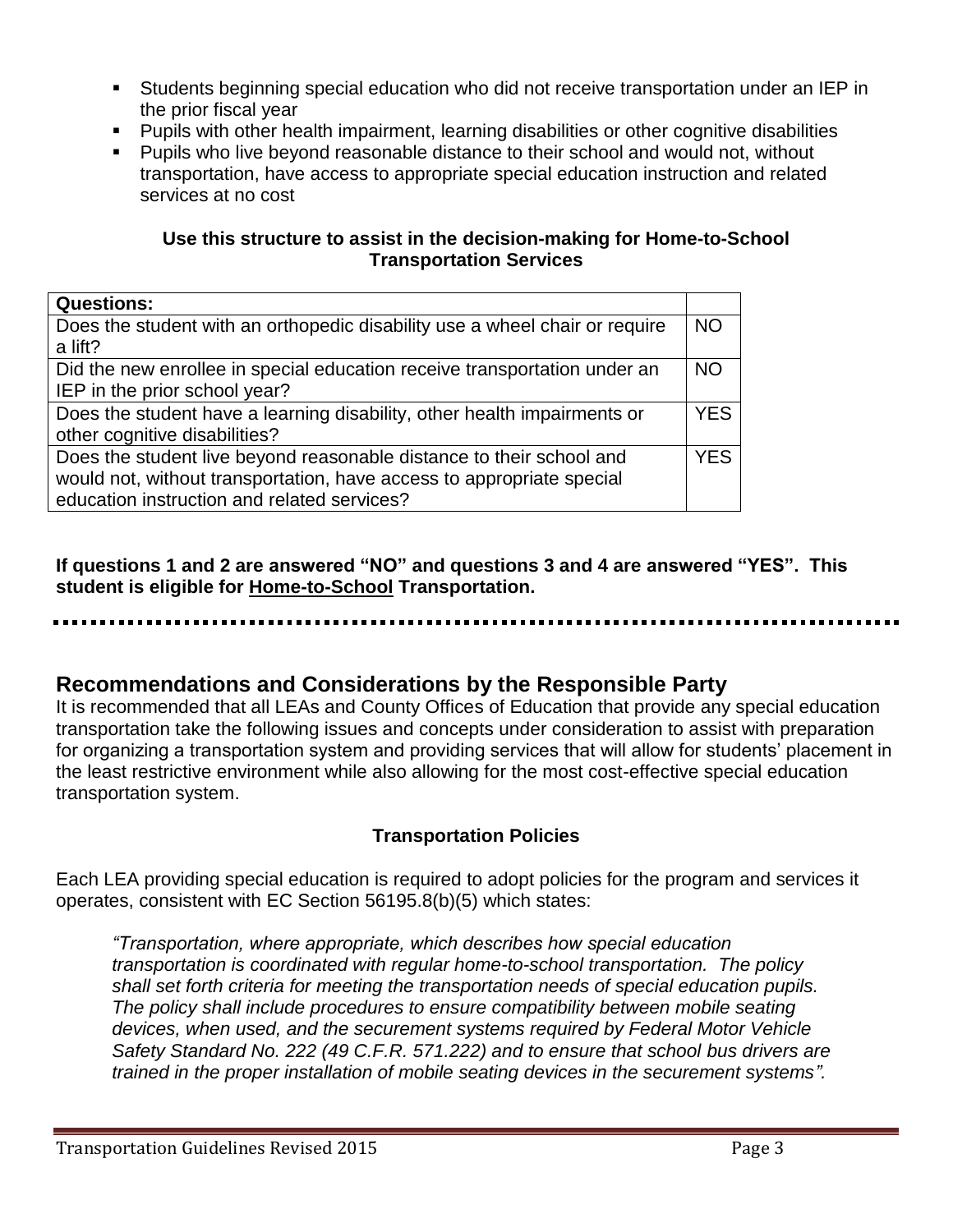It is recommended these policies focus upon pupil needs as the primary consideration for determining transportation services and that these policies also address the needs of pupils who may be eligible for transportation services as required by the Rehabilitation Act of 1973, Section 504. A sample Board Policy and Administrative Regulation are included in the Appendices.

#### **Delivery of Services**

The person responsible for implementation of the IEPs should be knowledgeable of transportation policies and/or procedures that address the responsibilities of the IEP team in regard to transportation and the delivery of services to eligible students in their least restrictive environment.

This includes consideration of services that are provided in the setting appropriate to the needs of the student at the pupil's neighborhood school, or within the district or SELPA. Consideration should be taken regarding the effect that the location of the placement will have on the length of time that a student has to and from school each day. **Placements should not be made solely on a "space available" basis.** If a student is receiving services outside of his/her residence area, the placement should be reviewed at least annually in order to determine if a placement closer to the student's residence would be appropriate.

#### **Location of Programs, Placement of Pupils**

The efficiency of a transportation system for special education is partially dependent on the location of the program sites and the placements of students. A demographic and geographic review that analyzes the present locations of programs, program needs, and populations served should take place. Program service regions with clearly defined service areas can then be established, using residence areas of the neighborhood schools. While this also involves the issue of facilities, a mission statement and policies developed by the agency may promote the comprehensive commitment to all pupils and the acceptance of pupils with exceptional needs in a broad variety of settings.

#### **Additional Policy Considerations**

Other subjects that need policy and procedures directives may include:

- Control of pupil's medicine transported between home and school on a vehicle
- **Students suspension**
- **Physical intervention and management**
- Authority to use special harnesses, vest, and belts
- **Early closing of schools due to inclement weather or other emergencies**
- Authority to operate special equipment
- **When no adult is home to receive pupils**
- When and how to involve community emergency medical and or law enforcement personnel
- **Use of mobility aides**
- **Control and management of confidential information**
- Use of bus aides
- Student Emergency Form (Sample included in Appendices)
- **D**ther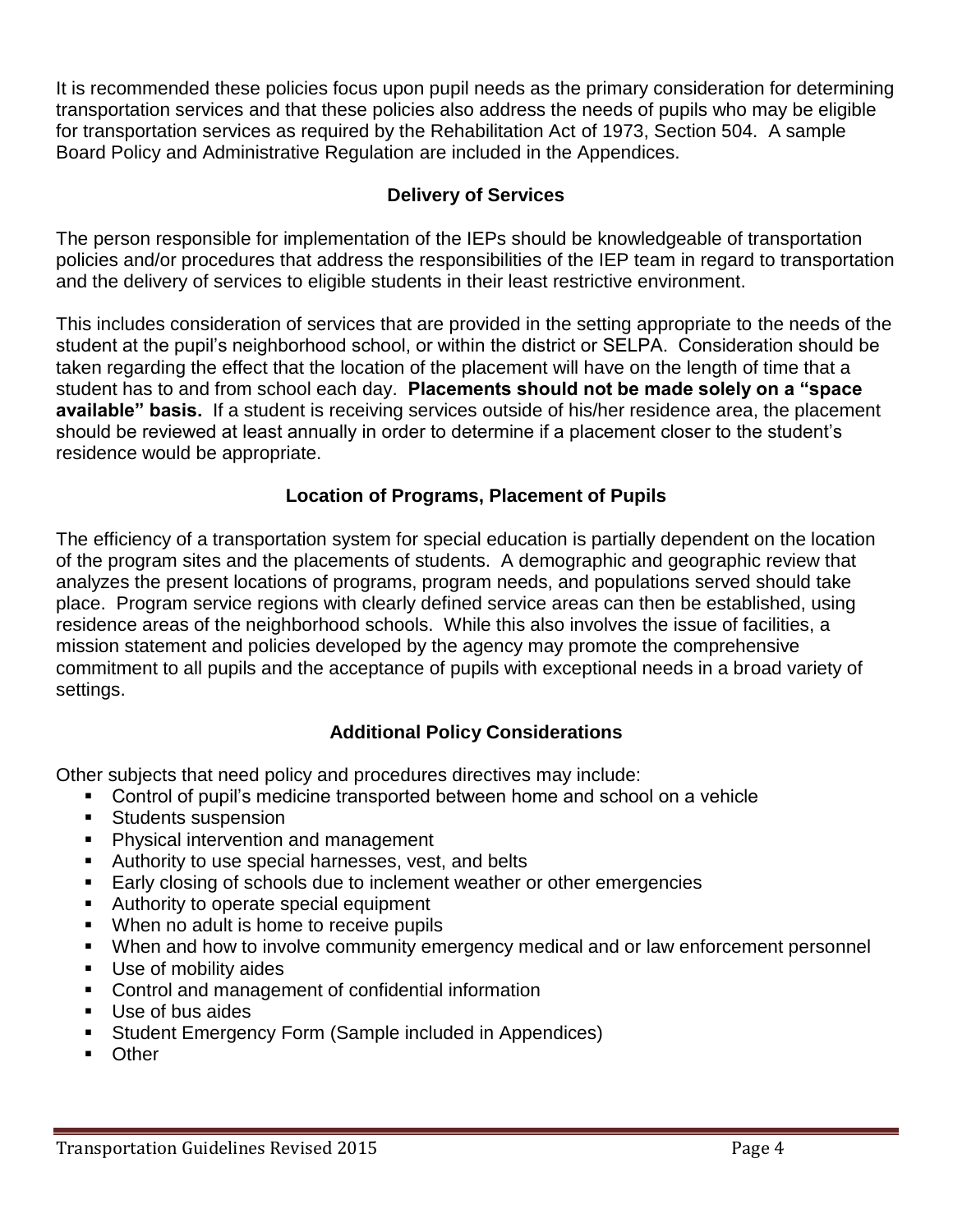#### **Coordination of Calendars and Schedules**

Coordination of student attendance calendars at all school sites that provide special education services is necessary to fully utilize transportation services and to minimize the number of required days of transportation service.

The standardization of calendars should include the following coordination:

- Starting and ending dates of school years
- Bell schedules (starting and ending times)
- **Vacation/intersession breaks**
- **Staff development days**
- **Minimum day schedules**

This coordination should be done so that all significant transportation implications are addressed and transportation resources are effectively utilized.

#### **Length of School Day, Related Services, Extracurricular Events**

It should be noted that the use of alternative starting times for all special education students at a site could lead to program compliance concerns.

Pupils receiving special education and related services must be provided with an educational program in accordance with their IEP for at least the same length of time as the regular school day for their chronological peer group, unless otherwise stated in a student's IEP. In addition, there may be occasions where the needs of the pupil require receiving therapy or some other related services that cannot be provided during the "established" school day.

If provisions for "early or late" transportation are made for pupils within the general education program due to extra curricular events, provisions for equal opportunity to these events for pupils with exceptional needs who require special transportation must also be made.

#### **Use of Policy and Resource Information**

An overview of all available transportation resources should be provided to all administrators, IEP team leaders/case mangers or chairpersons and other IEP team members who are authorized to recommend the type of special education service and the location where the service will be provided. A sample letter to parents and staff is included in the Appendices.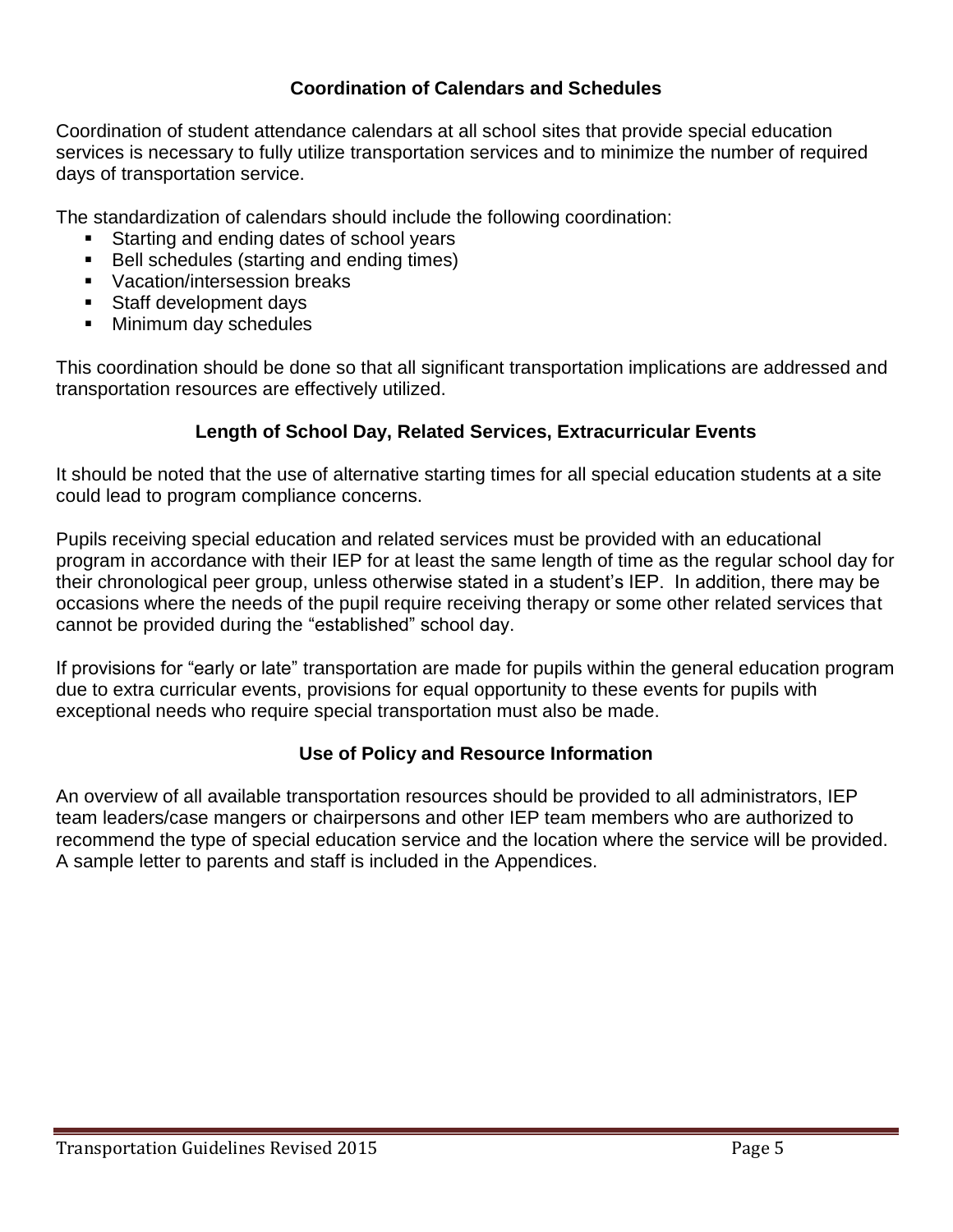#### **Guidelines for Individual Education Program (IEP) Teams**

#### **Local Education Agency Rules and Policies**

All pupils, including those receiving specialized instruction and services, are subject to the rules and policies governing regular transportation offerings within the local education agency, unless the specific needs of the eligible pupil or the location of the special education program/services dictate that special education transportation is required.

#### **Primary Consideration: Pupil Needs**

The specific needs of the pupil must be the primary consideration when an IEP team is determining any transportation needs. These may include, but are not limited to:

- 1. Pupil's medical diagnosis and health needs
- 2. Consideration of whether long bus rides could affect a pupil's health (e.g. duration, temperature control, need for services, health emergencies)
- 3. Pupil's general ability and/or strength to ambulate/wheel
- 4. Approximate distance from school or the distance needed to walk or wheel oneself to the school
- 5. Consideration of pupil's needs in inclement or very hot weather
- 6. Physical accessibility or curbs, sidewalks, streets, and public transportation systems
- 7. Pupil's capacity to arrive at school on time
- 8. Pupil's capacity to avoid getting lost, to avoid dangerous traffic situations and to avoid other potentially dangerous or exploitative situations on the way to and from school
- 9. Behavioral Intervention Plans specified by the pupil's IEP and consideration of how to implement such plans while a pupil is being transported
- 10.Other transportation needs mid-day or other transportation needs as required on a pupil's IEP (e.g., occupational or physical therapy or mental health services at another site, community based classes, etc.) must also be taken into consideration when the IEP team discusses a pupil's placement and transportation needs

#### **Transportation Staff and IEP Team Meetings**

Effective practice requires that procedures are developed for communication with transportation personnel. Transportation staff may be invited to IEP team meetings when:

- the pupil needs the use of adaptive or assistive equipment
- school bus equipment is required to be modified
- the pupil exhibits severe behavioral difficulties and a behavior intervention plan is to be implemented
- **the pupil is medically fragile and requires special assistance**
- the pupil has other unique needs

#### **Transportation Options**

Considering the identified needs of the pupil, transportation options may include, but not be limited to:

- Walking
- Riding the regular school bus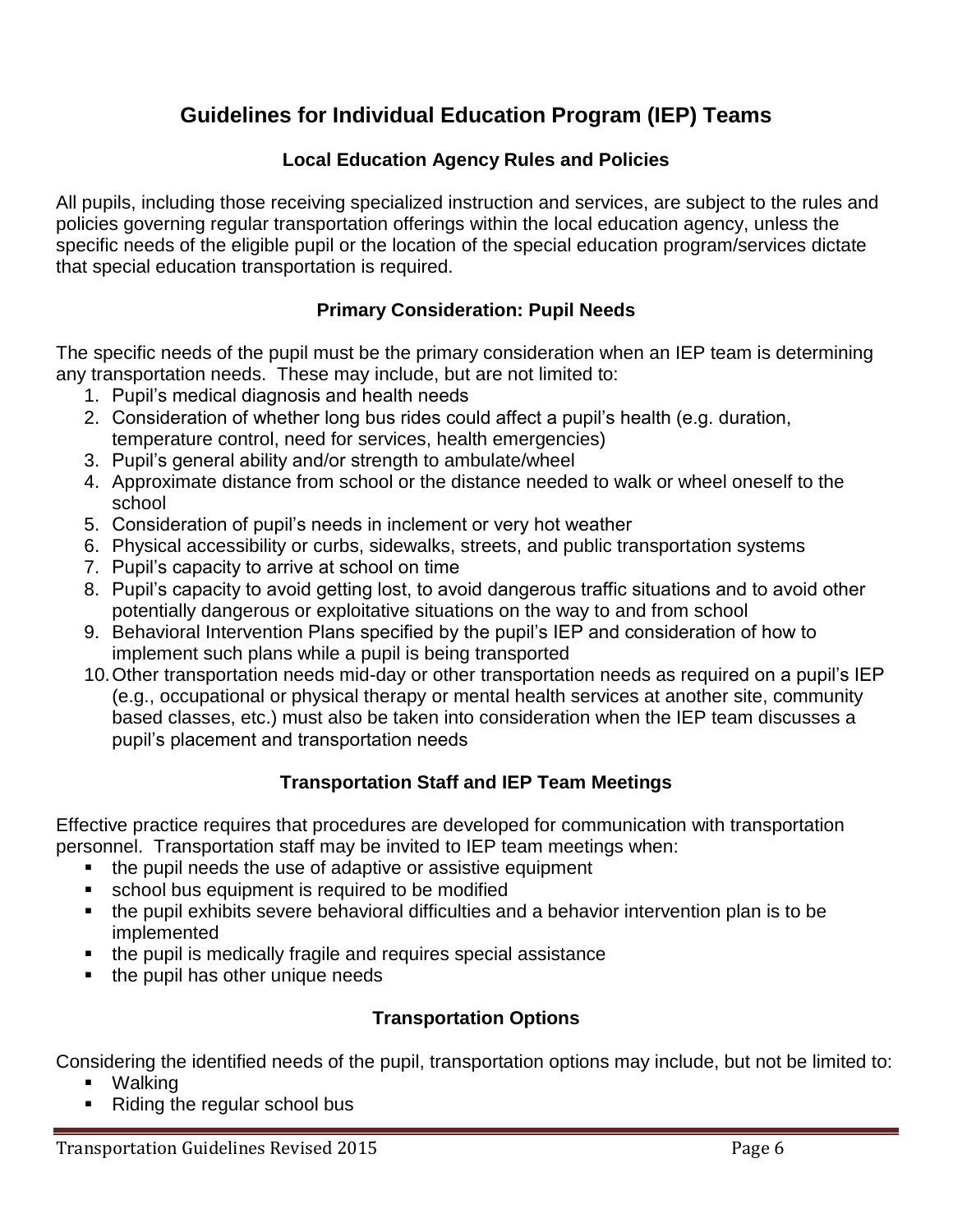- Utilizing available public transportation (any out-of-pocket costs to the pupil or parents may be reimbursed by the LEA)
- Riding a special bus from a pick up point
- Reimbursement of parent's driving with a parent's voluntary participation to provide transportation in lieu of other alternatives

When developing specific IEP goals and objectives related to the pupil's use of public transportation, the IEP team may wish to consider a blend of transportation services as the pupil's needs evolve.

Specialized transportation as a related service must be written on the pupil's IEP with specificity and should be approved by the transportation or special education administrator. It is recommended that services be described in sufficient enough detail to inform the parties of how, when and from where to where transportation will be provided. As needed, detailed arrangements for the reimbursement of parents, which includes the amount and frequency of the reimbursement*,* should be provided.

#### **Suspension from the School Bus**

Occasionally pupils receiving special education services are suspended from bus transportation (EC 48900-48900.7, Grounds for Suspension). Per the Office of Civil Rights, Letter of Finding Complaint No. 04-89-1246, December 8, 1989, the suspension of a pupil receiving special education services can constitute a significant change of placement if the district:

- 1. Has been transporting the student
- 2. Suspends the student from transportation as a disciplinary measure
- 3. Does not provide another mode of transportation

A significant change in placement requires a meeting of the IEP team to review the pupil's IEP. During the period of any exclusion from bus transportation, *the* pupil must be provided with an alternative form of transportation at no cost to the pupil or parent in order to be assured of having access to the required special education instruction and services. EC 48195.5:

#### *EC Section 48915.5 (j) reads: "If an individual with exceptional needs is excluded from school bus transportation, the pupil is entitled to be provided with an alternative form of transportation at no cost to the pupil or parent."*

*EC Section 48915.5 (C) reads:* If an individual with exceptional needs is excluded from schoolbus transportation, the pupil is entitled to be provided with an alternative form of transportation at no cost to the pupil or parent or guardian provided that transportation is specified in the pupil's individualized education program.

#### **Summary**

The LEA providing special education is required to adopt policies for the programs and services it operates, consistent with agreements with other districts or county offices stated as part of the local plan for special education. These policies describe how special education transportation is coordinated with regular home to school transportation and set forth criteria that are consistent with these guidelines for meeting the transportation needs of pupil's receiving special education.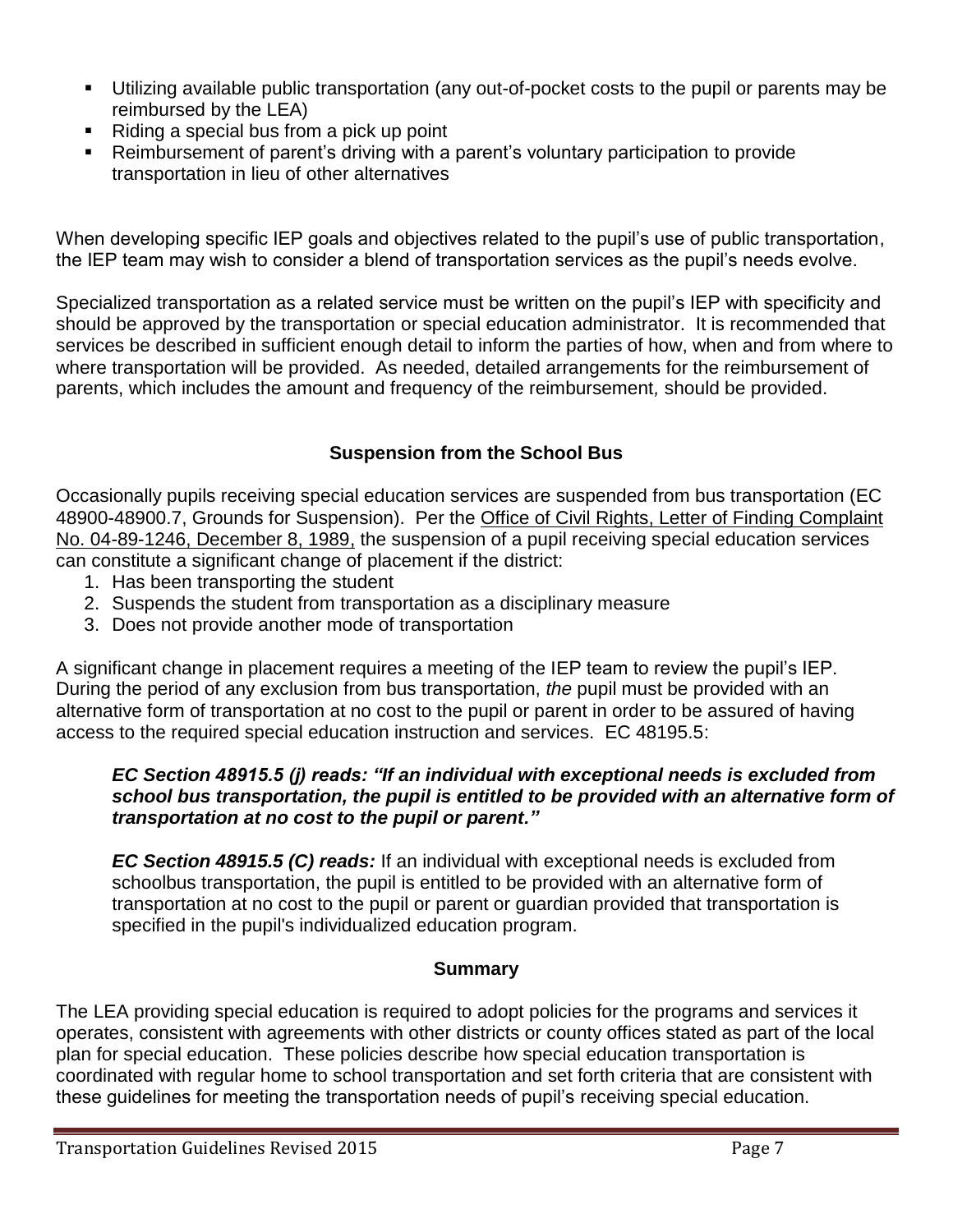Transportation policies and an overview of all available transportation resources should be provided to all administrators, IEP team leaders, case managers, chairpersons and other IEP team members who are authorized to recommend the type of special education service and the location where the service will be provided.

The specific needs of the pupil must be the primary consideration when an IEP team is determining transportation services. The combination of planning and providing information to IEP teams maximizes appropriate placements and efficient cost-effective transportation system.

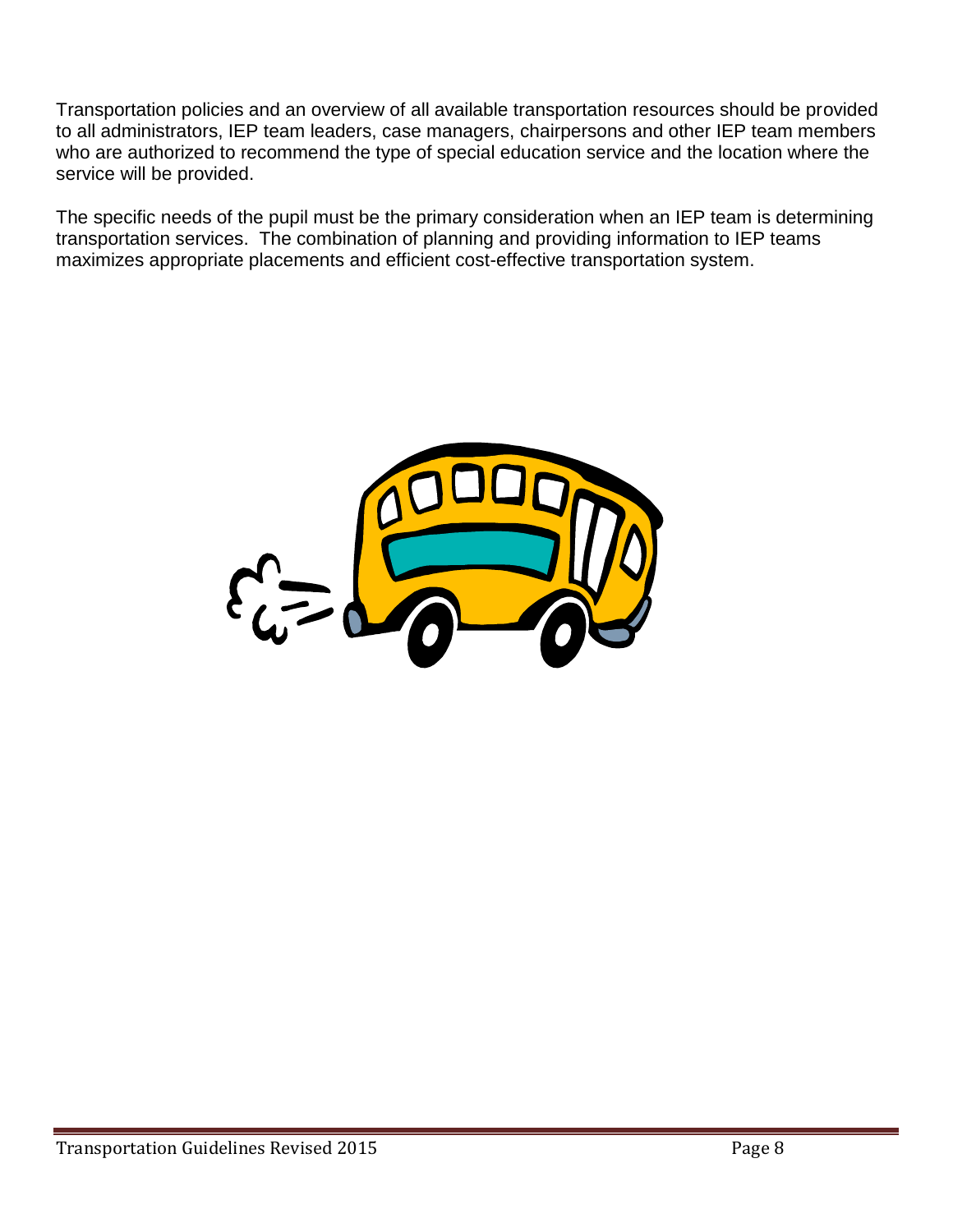# **Parent Information**

#### **School Bus Stops**

Students are usually transported from their home to school and back. Pick up and drop off at day care providers can be provided. Each student is limited to one (1) pickup address and one (1) drop address.

The bus stop will be in front of and on the same side of the street as the student's address unless unsafe to do so. Pickup or release of a student cannot be made in any area determined to be unsafe. Safety always takes precedence over other criteria. Students are required to follow all bus rules when walking to and from their bus stop and while waiting for the bus.

Each student is assigned to a specific bus route and may be assigned to a particular seat. State law requires that no student be permitted to leave the bus at a point other than his/her assigned stop. Parents or guardians must not make private arrangements with the bus driver. All changes must be cleared through the District Special Services Department.

Drivers are required to follow established routes. They may not make changes in these routes unless authorized by the District Transportation Director. Please do not request the driver to change routes or stops.

#### **School Bus Schedules & Delays**

Prior to the beginning of each school year, parents/guardians will be notified by the transportation provider of their student's morning pickup schedules. Buses, routes, and times may need to be changed throughout the school year to accommodate new students. Parents/guardians will be notified of time changes of more than thirty (30) minutes.

#### **Pick Up Procedure**

Students must be supervised by an adult until the bus arrives. Please have your student ready for pick up at least fifteen (15) minutes prior to the scheduled time. Buses must operate on a schedule so students arrive at their school sites on time. Buses will depart from the designated pick up location three (3) minutes after arriving and honking the horn (if horn honking is allowed). **A bus will not be sent back to pick up a child who is not ready on time.**

The parent/guardian is responsible for assisting the student from the house to the bus. **The bus driver may not leave the bus except to operate the lift gate for students in wheelchairs.** It is the bus driver's responsibility to load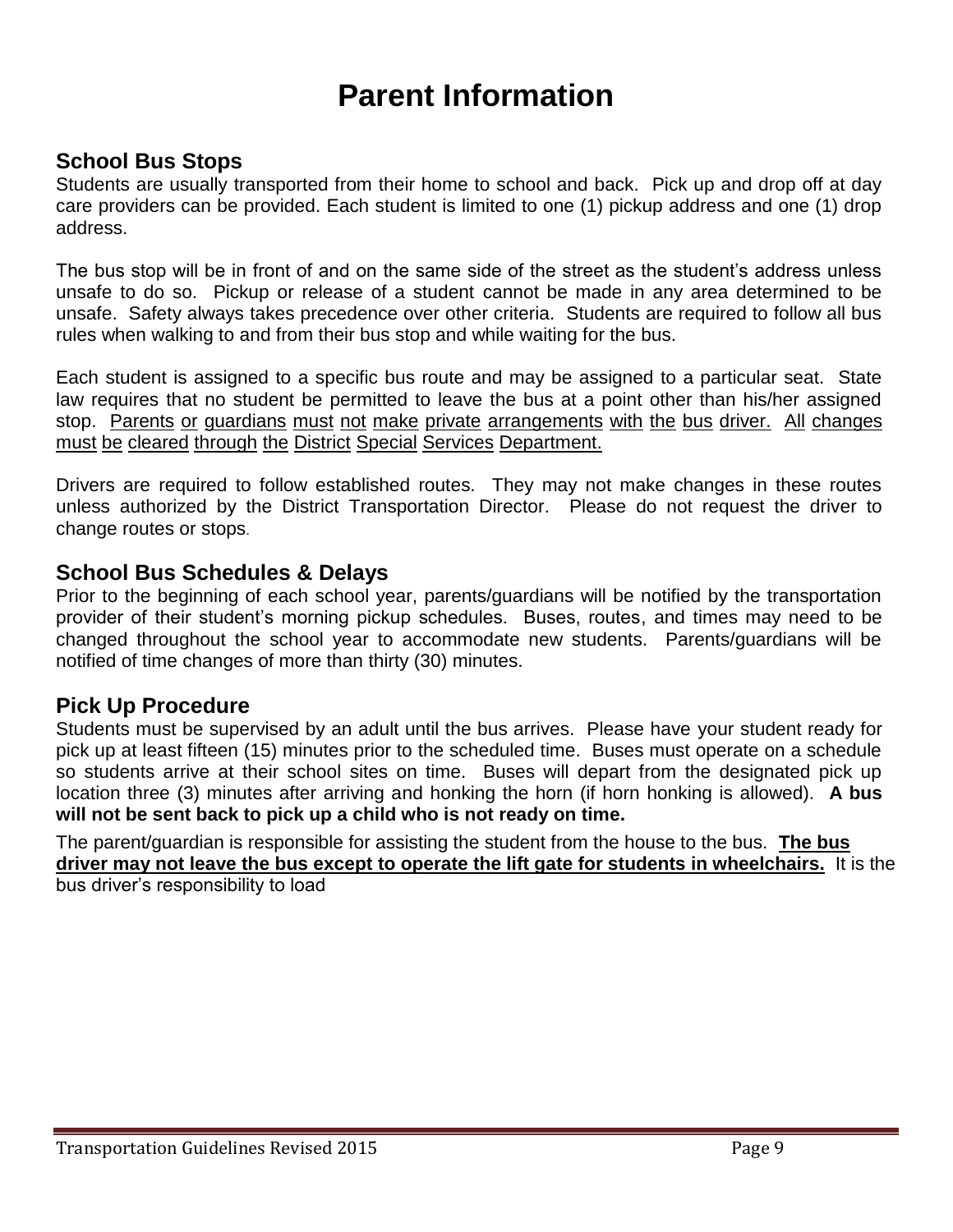#### **School Bus Stops**

Students are usually transported from their home to school and back. Pick up and drop off at day care providers can be provided. Each student is limited to one (1) pickup address and one (1) drop address.

The bus stop will be in front of and on the same side of the street as the student's address unless unsafe to do so. Pickup or release of a student cannot be made in any area determined to be unsafe. Safety always takes precedence over other criteria. Students are required to follow all bus rules when walking to and from their bus stop and while waiting for the bus.

Each student is assigned to a specific bus route and may be assigned to a particular seat. State law requires that no student be permitted to leave the bus at a point other than his/her assigned stop. Parents or guardians must not make private arrangements with the bus driver. All changes must be cleared through the District Special Services Department.

Drivers are required to follow established routes. They may not make changes in these routes unless authorized by the District Transportation Director. Please do not request the driver to change routes or stops.

#### **School Bus Schedules & Delays**

Prior to the beginning of each school year, parents/guardians will be notified by the transportation provider of their student's morning pickup schedules. Buses, routes, and times may need to be changed throughout the school year to accommodate new students. Parents/guardians will be notified of time changes of more than thirty (30) minutes.

#### **Pick Up Procedure**

Students must be supervised by an adult until the bus arrives. Please have your student ready for pick up at least fifteen (15) minutes prior to the scheduled time. Buses must operate on a schedule so students arrive at their school sites on time. Buses will depart from the designated pick up location three (3) minutes after arriving and honking the horn (if horn honking is allowed). **A bus will not be sent back to pick up a child who is not ready on time.**

The parent/guardian is responsible for assisting the student from the house to the bus. **The bus driver may not leave the bus except to operate the lift gate for students in wheelchairs.** It is the bus driver's responsibility to load and unload the students and to ensure that wheelchairs, car seats, and all seat belts are secured and fastened.

If your student misses the bus or you take your student to school for some other reason, you need to contact the District Transportation Office to inform them that your student needs transportation home.

#### **Address Change**

Transportation will pick up and return your student to his/her residence. Temporary changes cannot be accommodated. Requests for alternative addresses will be considered on a case-by-case basis.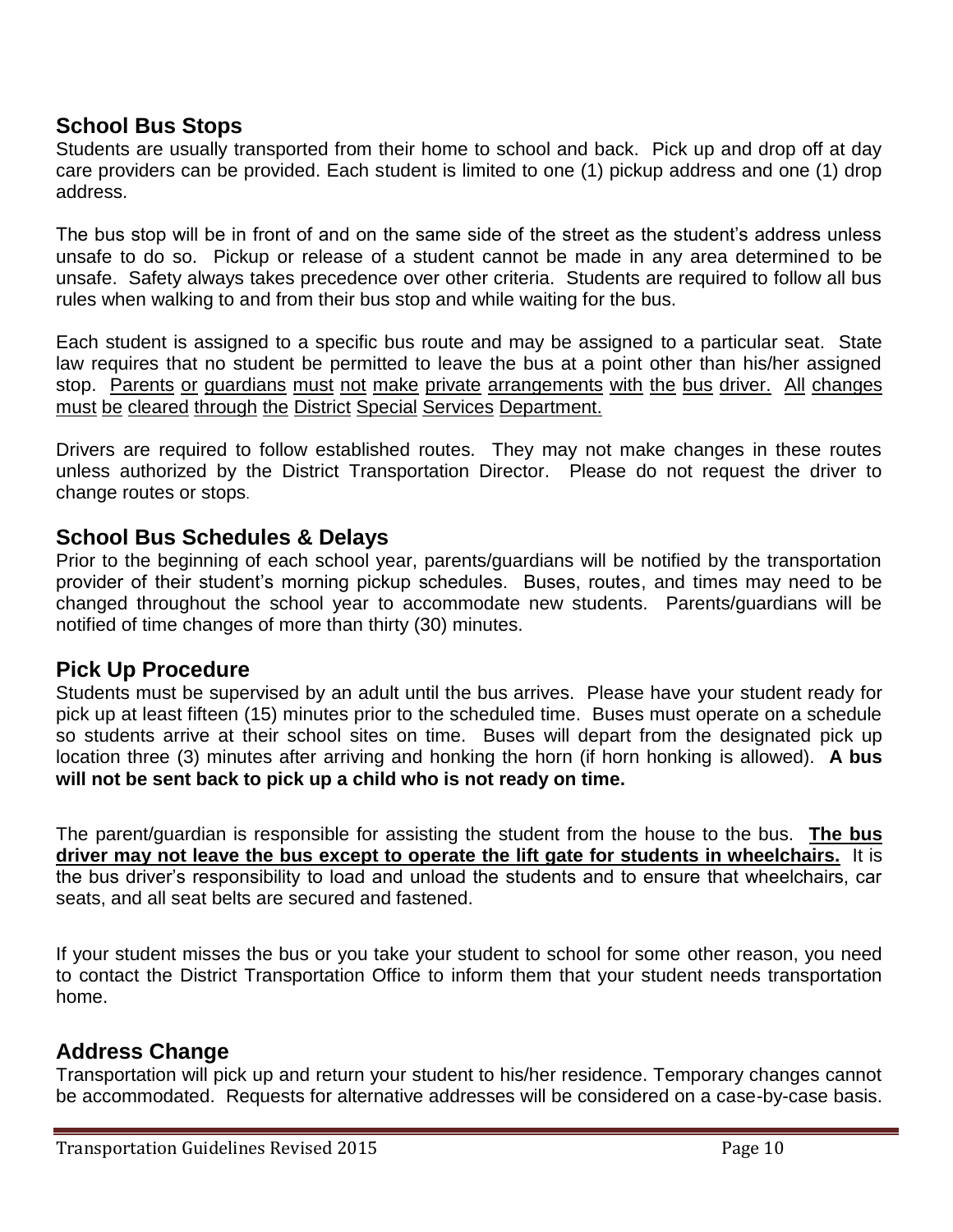**Only one agreed upon pick up and one return location can be accommodated.** Addresses must be the same day to day.

You must notify the Special Education Department of permanent changes in your student's address, pick up, or drop off locations. Any changes made by Wednesday will take effect the following Monday. Changes and additions are completed on a first come first serve basis - **NO EXCEPTIONS**!

#### **Consecutive Absences**

Failure to ride the bus for five (5) consecutive days will be cause for termination of transportation services unless the District Transportation Office is notified in advance.

#### **Drop Off Procedure**

A responsible adult at least 18 years old must receive your student when the bus arrives at the scheduled drop location. Any adult who wishes to receive your student, other than the parent or guardian, must be listed on the Special Education Transportation Emergency Form. If the designated adult is unable to meet the bus, arrangements must be made for another adult (listed on the emergency form) to meet the bus when it arrives.

Transportation will be discontinued, for up to five (5) days, on the third (3rd) occasion a responsible adult is unavailable to receive your student. Written notices will be sent on each occurrence.

It is the parent/guardian's responsibility to be at the designated drop location every day the student rides the bus. It is against the law to leave a student unattended and is considered child abandonment when an authorized adult is not available. In the event that a responsible adult is not present to receive your child we will attempt to contact individuals listed on the emergency information form to receive the student.

IF NO ONE IS AVAILABLE we will contact the appropriate law enforcement agency or Child Protective Services (CPS). In the event that CPS and/or law enforcement have to be contacted, transportation will be discontinued immediately.

Due to the number of medically fragile students, children not attending due to illness, PLC days and minimum days, the afternoon drop time may vary. The bus company is unable to guarantee a specific drop time on a daily basis. **A responsible adult needs to be available to receive your student beginning at the time he/she is dismissed from school.** 

#### **Transportation Emergency Information**

It is imperative that you, as the parent/guardian, maintain correct emergency information in the student information system (Aeries). Additions or changes to your current emergency form cannot be done over the phone. You must contact the Special Services Department to make any changes.

#### **Illness**

Please notify the District Transportation Office by telephone prior to the pick up time whenever you are not sending your student to school.

Children who are sick do not learn well at school and expose others to illness should not be sent to school. Most doctors recommend that children be free of fever for at least 24 hours before sending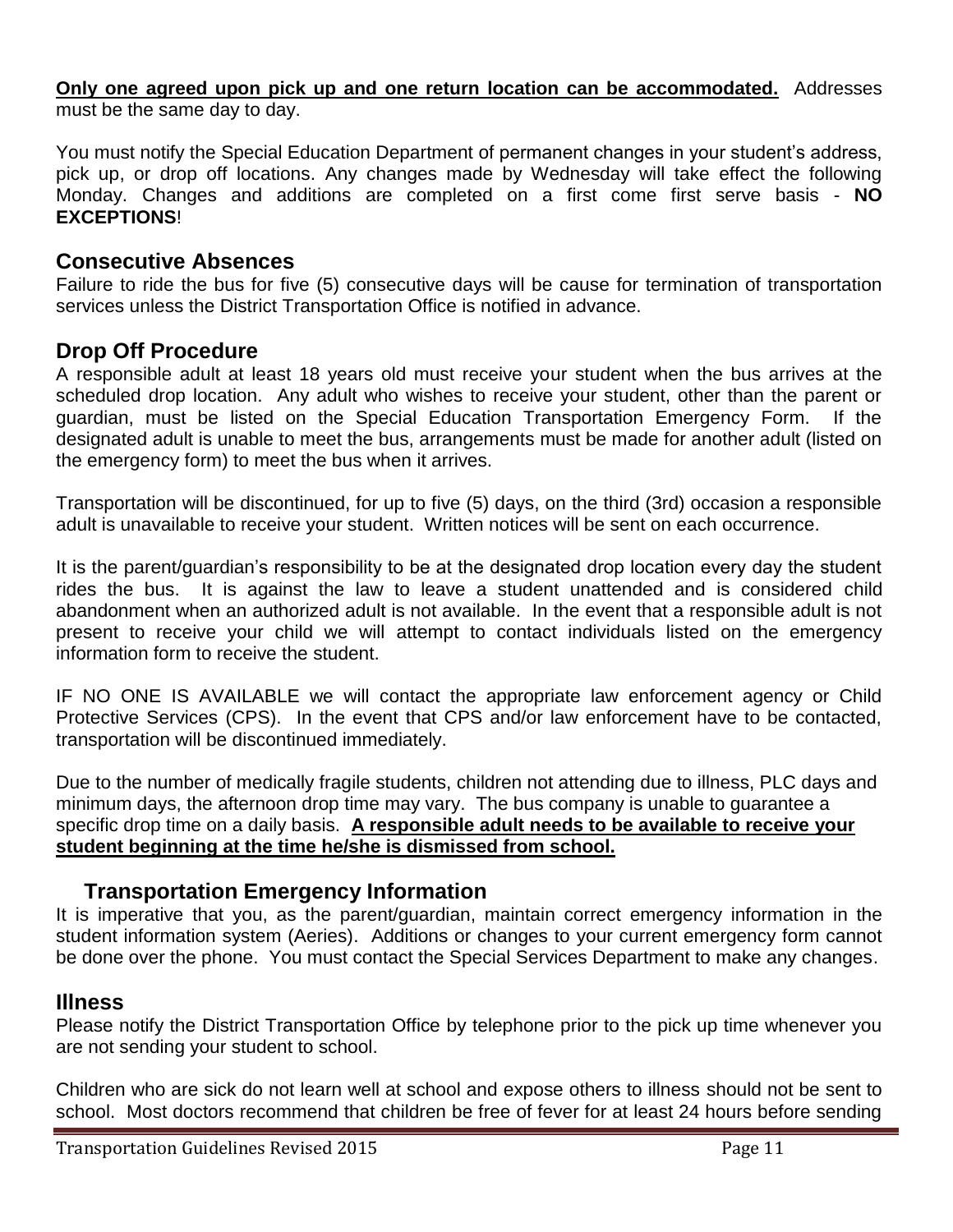them back to school.

Schools have established procedures to follow for students who become ill at school. In most situations parents/guardians will be requested to pickup ill students at school and take them home.

At no time shall students with live lice and/or nit infestation be allowed to be transported. In all situations parents will be required to transport the student home from school once a student has been determined to be infested. Additionally, all students must be returned to the school by the parents/guardians and be checked and cleared by the school nurse prior to the reinstatement of transportation services.

**MEDICATION** - For safety, medications are not allowed on the school bus. All medication that needs to be administered at school must be taken to school by the parent, **NO EXCEPTIONS**!

**PERSONAL HYGIENE** - For the comfort of the others on the bus, it is important to maintain adequate standards of hygiene. Please be sure to toilet students before they board the bus. If your student has a problem in this area, please be sure to supply the school with a change of clothes and a plastic bag for transportation home. All car seats, walkers and wheelchairs must be kept clean and sanitary at all times.

**EMERGENCY MEDICAL INFORMATION** - Please notify the school nurse, the District Transportation Office and the Special Services Department of any medical conditions (seizures, asthma, allergy to bee stings, etc.) your child may suffer from. The District Transportation Office keeps the information in a special file to be used in the event of an emergency. Each driver has been trained in Basic First Aid and CPR. Emergency Medical Personnel will be contacted in case of a medical emergency.

#### **Lost Articles**

Parents/guardians assume all responsibility for all items brought on the school bus. Please label all personal items sent to school. The District Office Transportation assumes no responsibility for any lost or stolen articles.

#### **Bus Rules for Students**

- 1. Passengers shall obey bus driver's and bus aide's instructions at all times.
- 2. Passengers shall sit facing forward with their feet and legs kept out of the aisle.
- 3. Passengers shall remain seated, with seat belts on, until the bus comes to a complete stop.
- 4. To avoid possible injury, passengers must keep heads, arms and legs inside the bus at all times.
- 5. The following are not permissible on the bus:
	- a. Loud talking, yelling or screaming;
	- b. Eating, drinking or gum chewing;
	- c. Glass containers;
	- d. Animals, insects, and reptiles;
	- e. Large, bulky items. In no instance shall aisles, doors, steps or emergency exits be blocked.
- 6. Passengers shall not throw any object inside or from the bus.
- 7. Depending on the severity of the offense, an automatic denial of bus riding privileges may be imposed for the following: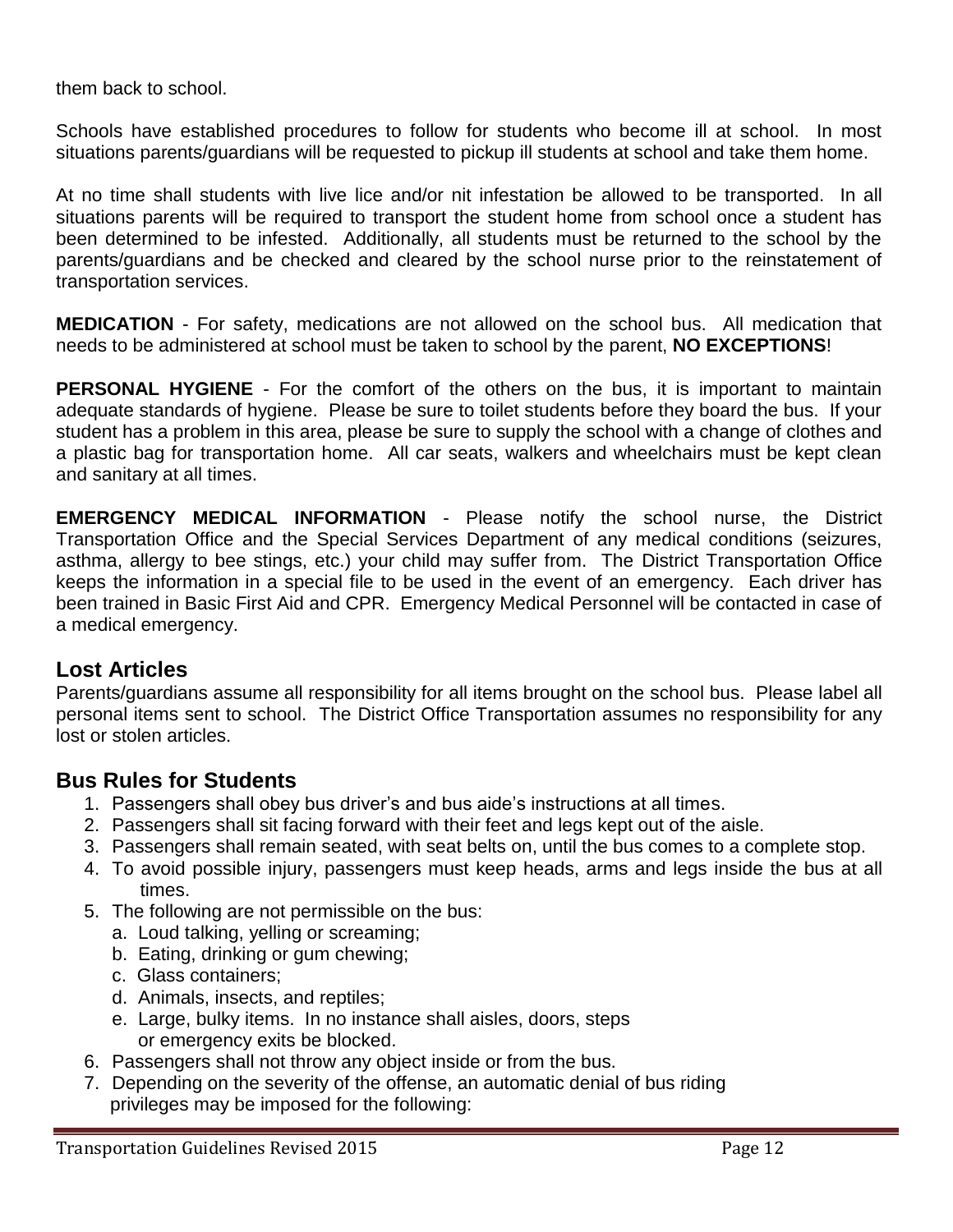- a. Fighting, biting or spitting;
- b. Obscene language or gestures directed at the bus driver, aide, other students, or the general public.
- c. Vandalism to the bus or private property;
- d. Exiting the bus through a window or emergency exit (except during an emergency);
- e. Any weapons or hazardous items brought on the school bus.
- f. Any matches, cigarettes and/or controlled substance brought on the school bus.
- g. Any time school, transportation and/or public authorities must be dispatched to a bus due to a student(s) misconduct.
- h. Threatening driver/aide and other students.

**REMEMBER** - The bus driver has a high degree of responsibility. So do the passengers! Advise your student to help the bus driver(s) so your student may have a safe and pleasant trip! **Thank You!**

#### **Bus Suspension Policy**

The bus driver and/or bus aide will report students who are disruptive and/or exhibiting dangerous behavior, including, but not limited to, infraction of the bus rules from the District Transportation bus rules included on page 7 of this guide book. Any student may receive the maximum suspension and/or be denied bus transportation if it is determined that he/she created a safety hazard on the bus. The Transportation Office will make the determination of the suspension.

Students will receive a verbal warning by the bus driver or bus aide, and a citation will be completed and sent to the parent/guardian with a copy of the bus rules. Continuing misconduct will result in the procedures outlined below:

**1st Citation:** Verbal warning and a copy of Citation Procedures mailed to parent/guardian.

**2nd Citation:** Verbal warning and a copy of Citation Procedures mailed to parent/guardian.

**3rd Citation:** Student will be denied bus riding privileges for up to three (3) school days.

**4th Citation:** Student will be denied bus riding privileges for up to five (5) school days pending the outcome of an IEP meeting.

**\*If your student has been denied bus riding privileges and you are not able to provide transportation, please contact the Special Services Department. This citation procedure does not affect the responsibility of the district to provide the services specified on the IEP.**

#### **Vandalism**

The California Civil Code, Section 1714.1 states: "Any act of willful misconduct of a minor which results in injury or death of another person or in any injury to the property of another shall be imputed to the parent or guardian having custody or control of the minor for all purposes of civil damages, and such parent or guardian having custody or control shall be jointly and severely liable with such minor for any damages resulting from such willful misconduct up to a maximum of \$10,000."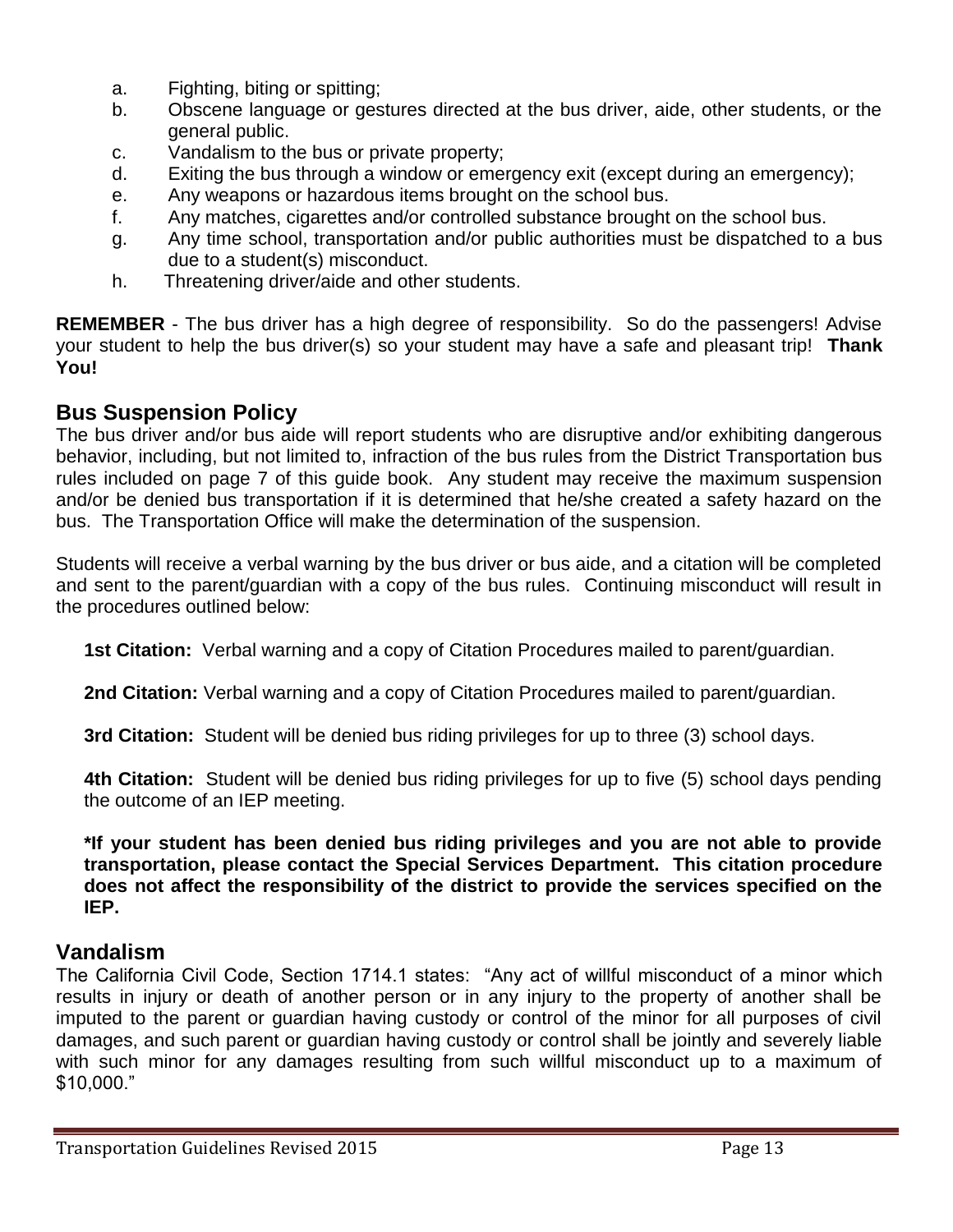#### **Car Seats and Wheelchairs**

Students who are physically unable to sit safely secured by a seat belt or safety vest must be transported in approved car seats or wheelchairs.

Students under the age of four (4) years and/or weighing under forty (40) pounds will have a car seat provided.

Wheelchairs shall be equipped with brakes and seat belt properly maintained by the owner of the chair. Velcro fasteners shall not be the sole source of restraint on a wheelchair. All wheelchair tires and brakes must be maintained so as to prevent the wheels from moving when the brakes are applied.

Electric wheelchairs transported on school buses shall be capable of being locked in gear when placed in a school bus or shall have an independent braking system capable of holding the wheelchair in place. Wheelchairs shall be turned off while being transported on the school bus. Batteries used to propel electric wheelchairs shall be both leak-resistant and spill-resistant or shall be placed in a leak-resistant container. Batteries shall be secured to the wheelchair frame in such a manner as to prevent separation in the event of an accident.

Any wheelchair which does not meet these minimum requirements shall not be transported. It is the parent's responsibility to provide all equipment which meet minimum safety requirements.

#### **Therapy**

Students eligible for (California Children's Services) CCS Therapy will be transported on school attendance days only. Transportation cannot be provided during off-track, holidays, and student non-attendance days.

#### **School Bus Equipment**

To assure use of safe equipment, all school buses are inspected daily by the bus driver and annually by the Department of the California Highway Patrol. In addition, each vehicle must be certified so that it meets all applicable regulations and laws relating to pupil transportation in the State of California. In addition, all buses are equipped with two-way radios and air conditioners.

#### **School Bus Driver Qualifications**

The Rim of the World Unified School District requires all school bus drivers to attend regularly scheduled safety meetings and training sessions to improve their skills in transporting special needs students. In addition, state law requires that each driver must: (a) have a valid School Bus Drivers Certificate, (b) have First Aid and CPR training from the American Red Cross; (c) pass a physical examination; and, (d) obtain traffic and criminal clearance.

#### **School Bus Accidents**

We are fortunate to have an excellent record regarding school bus accidents. When/if any accident involving a school bus occurs, no matter how minor, it must be reported and a law enforcement officer must respond to the scene. Under these circumstances, it is common for the bus to be delayed an hour or more.

When an accident occurs, it is the bus company's responsibility to determine if there are any